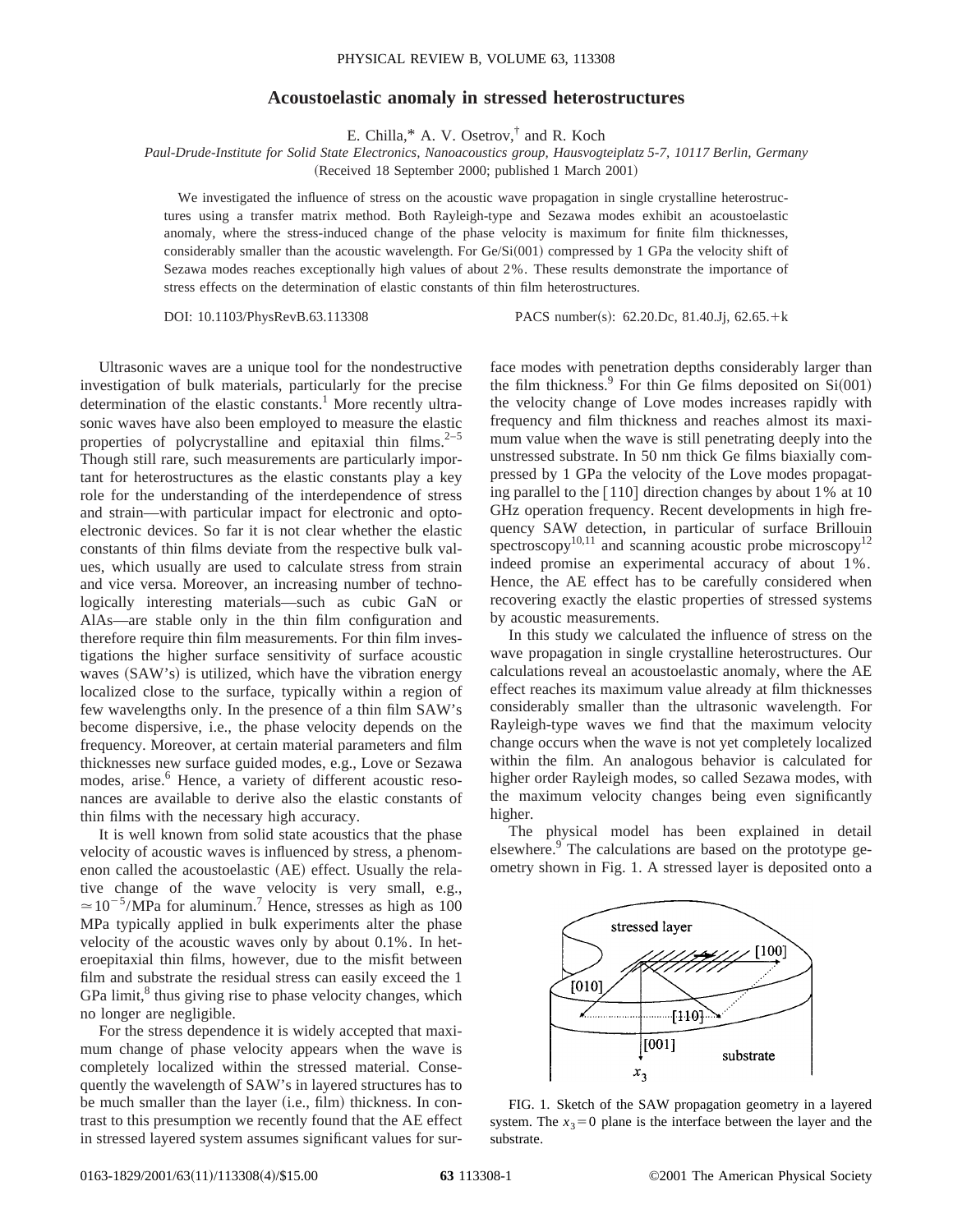substrate. The  $x_3=0$  plane of the Cartesian coordinate system is the interface between the layer and the substrate while the plane  $x_3 = -h$  is the free surface of the layer. In the following expressions  $\xi_i$ ,  $u_{ij}$ , and  $\sigma_{ij}$  represent the particle displacement vector, the strain, and the stress, respectively. The notation without superscripts describes the acoustic variables and with subscript  $(0)$  the residual (static) ones. For the residual stresses we assume the biaxial model  $\sigma_{11}^{(0)}$  $= \sigma_{22}^{(0)} = \sigma^{(0)}$ ,  $\sigma_{ij}^{(0)} = 0$ , for  $i \neq j$ . The residual strains are estimated by Hooke's law. Hence, the system contains only the axial strain components  $u_{11}^{(0)} = u_{22}^{(0)} \neq 0$ ,  $u_{33}^{(0)} \neq 0$ . Then the wave propagation in the system can be described by equation of motion<sup>7,9</sup>

$$
\frac{\partial \sigma_{ij}}{\partial x_j} + \sigma^{(0)} \frac{\partial^2 \xi_i}{\partial x_1^2} = \rho^{new} \frac{\partial^2 \xi_i}{\partial t^2},\tag{1}
$$

with the density

$$
\rho^{new} \approx \rho (1 - \Delta u^{(0)}), \quad \Delta u^{(0)} = u_{11}^{(0)} + u_{22}^{(0)} + u_{33}^{(0)} \tag{2}
$$

modified by the static strain. The direction of wave propagation will be taken as the  $x_1$  direction. Furthermore Hooke's law can be written as  $\sigma_{ij} = C_{ijkl} (\partial \xi_k / \partial x_l)$  with  $C_{ijkl}$  being the modified stiffness modulus

$$
C_{ijkl} = c_{ijkl} \left( 1 + u_{ii}^{(0)} + u_{jj}^{(0)} + u_{kk}^{(0)} + u_{ll}^{(0)} - u_{11}^{(0)} - u_{22}^{(0)} - u_{33}^{(0)} \right) + c_{ijklmn} u_{mn}^{(0)},
$$
\n(3)

with the summation performed over  $m, n$  where  $c_{ijkl}$  and  $c_{ijklmn}$  are the second- and third-order stiffness tensors, respectively.

Equations  $(1)$ – $(3)$  represent the total system of equations for the wave propagation in a stressed body. For the surface wave propagation in a layered system additionally the boundary conditions at the interface between substrate and layer and at the free surface have to be fulfilled. Then the acoustic phase velocity was calculated by applying the modified transfer matrix approach described in Ref. 9.

The behavior of SAW in the  $(001)$  plane of cubic crystals have been investigated intensively before.<sup>6</sup> For SAW propagation along a cubic axis the sagittal plane, i.e., the plane determined by the wave vector and the surface normal, is a plane with mirror symmetry. Since only two particle displacements are involved, i.e., the vertical and the longitudinal components, and they are in phase quadrature, the surface displacement is elliptical and the wave is called a Rayleigh-type wave. For the propagation along the  $[110]$ direction there is also a wave solution having sagittal displacement only. However, this wave can be regarded as a singularity in that it begins to leak energy into the substrate when the propagation direction is slightly tilted from  $[110]$ .

In the presence of a thin film with  $\hat{v}_t \le v_t$ , where  $\hat{v}_t$  and  $v_t$  is the transverse shear velocity for the bulk wave in the film and substrate, respectively, the film loads the substrate and the velocity of the free surface Rayleigh mode on the substrate material is decreased. Furthermore, when the film significantly loads the substrate,<sup>6</sup> higher-order Rayleigh modes, i.e., Sezawa modes, occur. Each of the Sezawa



FIG. 2. Phase velocity dispersion *v* vs layer thickness *h* and frequency *f* of Rayleigh-type and Sezawa modes calculated for the unstressed Ge/Si $(001)$  system. The Rayleigh mode starts at the Rayleigh velocity of Si and decrease with increasing *fh* until it becomes the Rayleigh velocity of Ge. The low frequency cutoff of the Sezawa mode is the shear transverse mode of Si and the highfrequency asymptote is the layer shear velocity.

modes has a low-frequency cutoff at which the phase velocity is equal to the substrate shear velocity.

In Fig. 2 the phase velocity dispersion of Rayleigh-type modes and Sezawa modes with propagation directions parallel to  $\lceil 100 \rceil$  and  $\lceil 110 \rceil$  in the unstressed layered Ge/Si $(001)$ system are shown. For a very thin Ge film the Rayleigh wave is mainly determined by the elastic properties of Si. When the film thickness *h* or the operating frequency *f* increase the Ge layer slows down the velocity until eventually the Rayleigh-type wave is completely localized within the Ge film. The Sezawa mode requires a minimum layer thickness to propagate for a given frequency, e.g., at 10 GHz film thicknesses of about 40 nm and 60 nm are required for the  $\lceil 100 \rceil$  and  $\lceil 110 \rceil$  directions, respectively. Note that the surface and interface displacement describe retrogressive ellipses for Rayleigh waves and progressive ellipses for Sezawa waves. Furthermore, while the oscillation is mainly dominated by the vertical component for Rayleigh waves, for Sezawa waves the longitudinal amplitude may dominate in the  $Ge/Si(001)$  system. This is an important aspect for the understanding of the anomalous dependence of the AE effect discussed later.

For the calculation of the phase velocity and the penetration behavior we have used second-order elastic constants and density of Si  $(c_{11}=165 \text{ GPa}, c_{12}=64 \text{ GPa}, c_{44}$  $=$  79.2 GPa,  $\rho$ = 2329 kg/m<sup>3</sup>), and Ge ( $c_{11}$ = 129 GPa,  $c_{12}$ )  $=$  48 GPa,  $c_{44}$ = 67.1 GPa,  $\rho$ = 5323.4 kg/m<sup>3</sup>), as well as third-order elastic constants of Ge  $(c_{111} = -720 \text{ GPa}, c_{112})$  $=$  -380 GPa,  $c_{123}$ = -30 GPa,  $c_{144}$ = -10 GPa,  $c_{155}$  $=$  -305 GPa,  $c_{456}$ = -45 GPa), respectively.<sup>13</sup> When the Ge film is biaxially stressed<sup>14</sup> the phase velocity dispersion changes slightly. Since this change is very small compared with the dispersion itself we introduce the phase velocity shift  $\Delta v = v^{\bar{new}} - v$ , where *v* and  $v^{new}$  is the phase velocity for the system without and with residual stresses and strains, respectively.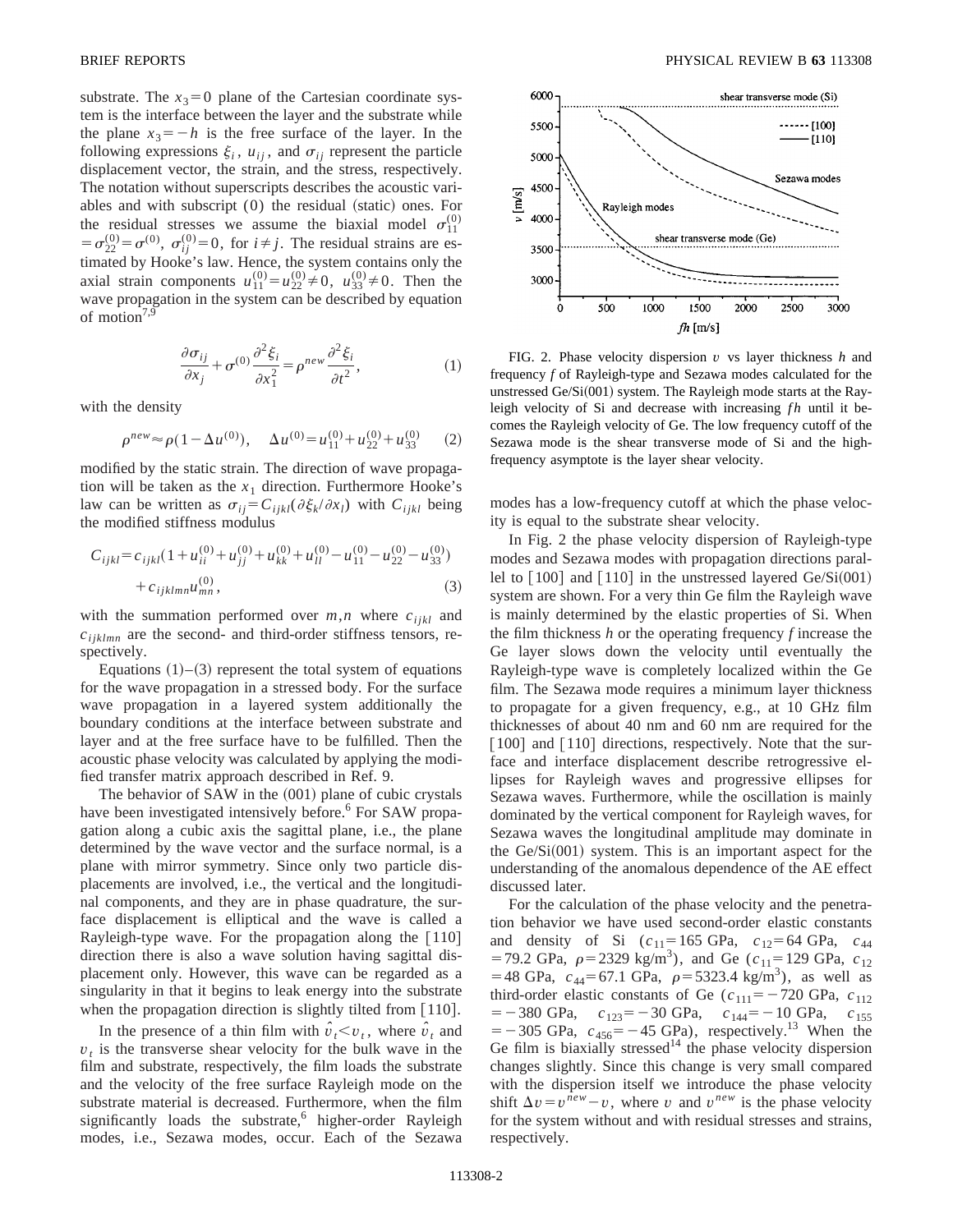

FIG. 3. Phase velocity change  $\Delta v$  vs frequency-thickness product  $fh$  for Rayleigh-type waves propagating parallel to the  $[100]$ and [110] direction in biaxially compressed ( $\sigma^{(0)}=1$  GPa) Ge films on  $Si(001)$ . The AE effect is maximum when the wave is still penetrating into the unstressed substrate (cf. Fig. 5). For  $[110]$ propagation the AE effect changes sign.

In Fig. 3 the calculated velocity change  $\Delta v$  is displayed for Rayleigh-type waves propagating parallel to the  $\lceil 100 \rceil$ and  $\lceil 110 \rceil$  direction when the Ge film is biaxially compressed by 1 GPa. For thick films and high frequency limit the velocity change approximates a constant value. But, in contrast to previous discussions, this is not the maximum velocity change of this system, which appears at *fh*  $\approx$  700 m/s. For the [100] direction the maximum of the AE effect is almost twice the value for a wave completely localized within the stressed film. For the  $\lceil 110 \rceil$  propagation direction the maximum of  $\Delta v$  is even opposite in sign with respect to the high frequency limit.

In order to explain this surprising phenomenon we separated the influence of the different mechanisms according to Eqs.  $(1)$ – $(3)$  on the phase velocity:  $(i)$  the influence of residual stress on the equation of motion, (ii) the influence of residual strains on the modified stiffness tensor, and (iii) the influence of residual strains on density. For each scenario the phase velocity shift has been calculated separately for the



FIG. 4. Dependence of the velocity change  $\Delta v$  vs frequencythickness product *fh* for Rayleigh-type waves propagating parallel to the [100] direction ( $\sigma^{(0)}=1$  GPa) for the influence of (i) the residual stress on the equation of motion (dash); (ii) the residual strains on the modified stiffness tensor (dotted); and (iii) the residual strains on density (dash-dotted). The solid line represents the total solution shown in Fig. 3.



FIG. 5. Dependence of the amplitude of the longitudinal displacement component for the Rayleigh-type wave in the  $[100]$  direction vs the product of the frequency and penetration depth  $fx_3$ . The interface between the substrate and the layer corresponds to  $f_{x3} = 0$ , while  $f_{x3} < 0$  and  $f_{x3} > 0$  represent the layer and substrate region, respectively.

 $[100]$  propagation and plotted in Fig. 4 as a function of the frequency-thickness product *f h*. The contribution of density and stress are different in magnitude; the strain contribution is even opposite in sign. Hence the total solution (solid line) exhibits a local maximum in the velocity change. For Ge/  $Si(001)$  at 1 GPa a maximum value of  $-20$  m/s is observed at about  $fh \approx 700$  m/s.

In Fig. 5 the amplitude dependence of the longitudinal particle displacement component into substrate is shown for four *fh* values, starting at an infinitesimal film thickness (solid line). The amplitude of the longitudinal oscillation decreases rapidly when the wave penetrates into the substrate. For certain threshold values the oscillation phase changes its sign. When the layer thickness increases, the threshold approaches the interface. For  $fh \ge 700$  m/s the longitudinal oscillation with opposite phase enters the region of residual stress. This, however, causes a local velocity change in the



FIG. 6. Phase velocity change  $\Delta v$  vs frequency-thickness product *fh* for Sezawa waves propagating parallel to the [100] and [110] directions in biaxially compressed Ge films ( $\sigma^{(0)}=1$  GPa) on  $Si(001)$ . For the  $[110]$  direction the AE effect reaches its maximum of  $\Delta v \approx 82$  m/s at  $fh = 1660$  m/s.